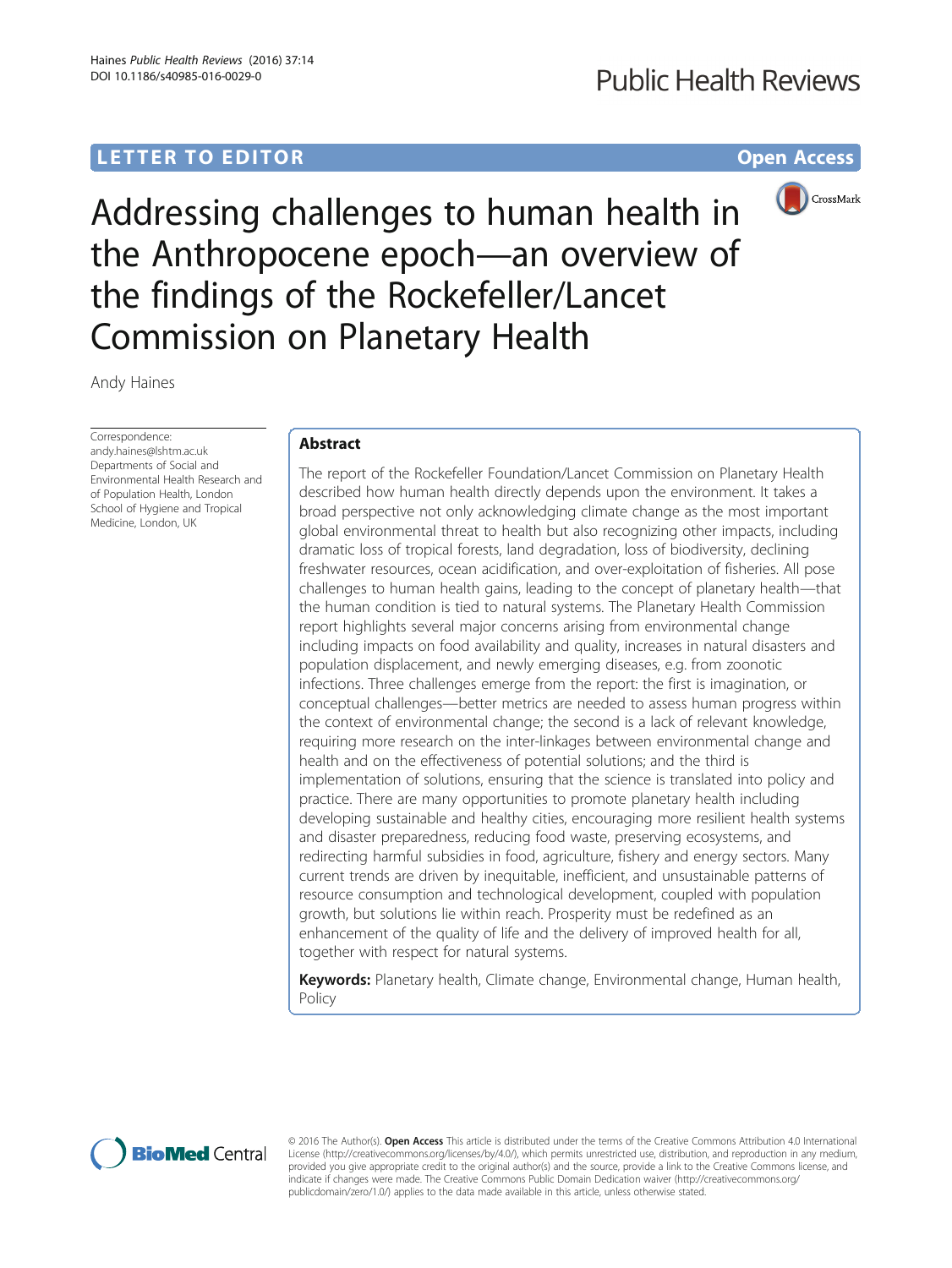# Main Text

The report of the Rockefeller Foundation/Lancet Commission on Planetary Health [[1](#page-4-0)] described how human health ultimately depends on the state of the natural systems. It is complementary to the work of the Lancet Commission on Climate Change [[2\]](#page-4-0) and takes a broader perspective on global environmental change, acknowledging that climate change is probably the single most important environmental change, but there are many others that can separately and in combination have wide ranging impacts on human health.

Human health has advanced tremendously in recent decades, for example, there has been an increase in life expectancy of over 20 years since the middle of the last century and a dramatic decline in childhood death rates, of over 70 %. But this has all come at a considerable environmental cost. Global average temperature has increased by 1 °C since pre-industrial times, and based on the commitments that were made in the run up to the COP21 Paris, the increase could amount to around 2.7 °C or more by the end of the century in absence of further actions. There are many other changes as well, including dramatic loss of tropical forests, one of the factors that is driving the loss of biodiversity that is occurring at rates 100-fold greater than pre-human times. Freshwater resources are in decline in many parts of the world and about three billion people live in locations that are subject to varying degrees of water stress, partly because of depletion of aquifers, which cannot be replenished in human lifetimes. Carbon dioxide is dissolving in the ocean leading to increasing acidification with probable major impacts on marine ecosystems. A single species, Homo sapiens, is now dominating the global environment, which has led an increasing number of scientists to call our epoch the Anthropocene, in recognition of the dominant role played by humanity. There are likely to be very major consequences for human health due to these changes, which are still incompletely understood. In particular, there are very few studies of the health implications of interactions between different environmental changes. One of the major concerns arising from the Planetary Health Commission report was the effect of multiple environmental changes on food availability and quality. Climate change itself will likely reduce crop yields, particularly in tropical and subtropical regions in the next few decades and probably in temperate regions in the second half of the century. Carbon dioxide fertilization is making some types of crops (C3 crops) grow a little faster, but it is also changing their nutrient quality, so it is reducing micronutrient levels. Declines in pollinators are occurring in many parts of the world, probably as a result of a number of environmental changes, with important implications for the yield of crops that depend on pollinators. A paper that appeared together with the Commission report suggested there could be an extra 1.4 million deaths a year if all the pollinators (such as bees) were lost largely because of the declines of fruit and vegetable availability, increasing the risk of non-communicable diseases and increasing infectious diseases because of reductions in vitamin A intake in some populations [\[3\]](#page-4-0).

The report also outlined the potential effects of multiple environmental changes on disasters and displacement of populations. It gave the example of Pakistan, which is facing a combination of challenges: population growth, which is the highest outside Sub-Saharan Africa, and recent exposure to very large-scale floods and droughts affecting over 10 million people, displacing many people from their homes. And as the Commission report went to press, there was a major heatwave with temperatures over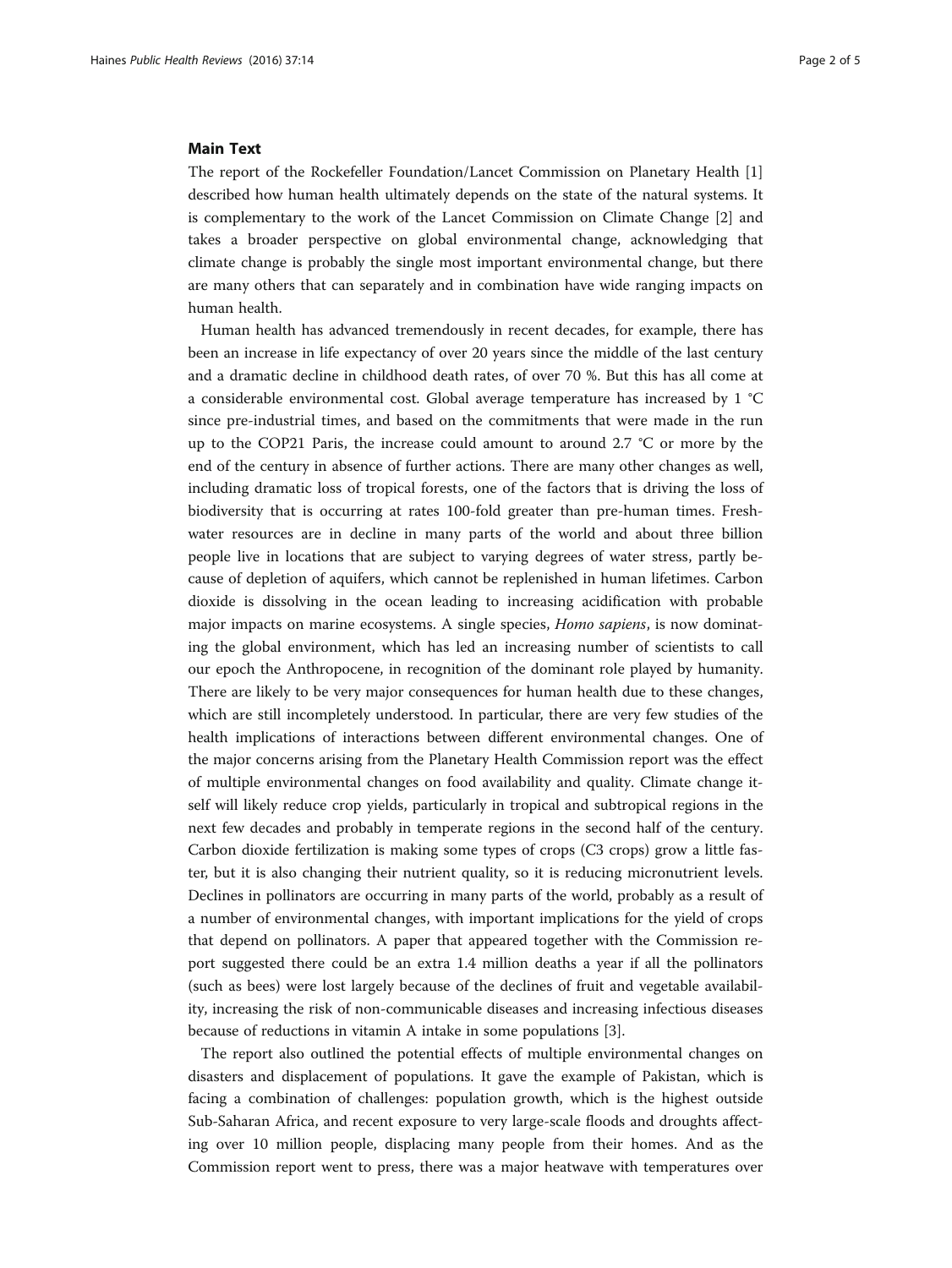42 °C in parts of southern Pakistan. There is already evidence that labourers in parts of Pakistan are beginning to move from rural to urban areas because they cannot work in the very intense summer heat that will only get worse [\[4](#page-4-0)].

Many emerging diseases are zoonotic infections that are often related to changes in agricultural practices and land use, increasing mixing of human populations with animal populations. In the Commission report, there was a case study of Ebola, which provides a dramatic example of how such outbreaks can disrupt fragmented and weak health systems. These challenges are also likely to get worse in the future.

The report identifies three types of challenges that need to be addressed. One is imagination, or conceptual challenges, for example, the tendency to focus on flawed indicators such as GDP growth as the main indicator of human progress. However, economic growth may be profoundly inequitable and associated with unsustainable environmental damage. Better metrics are needed for assessing human progress against the background of environmental change. The second challenge is that of a lack of knowledge and relevant information, which requires more research on the interlinkages between environmental change and health and on the effectiveness of potential solutions. It is encouraging to see that two major research funders, the Rockefeller Foundation and the Wellcome Trust, have risen to the challenge of investing in research to address these planetary health issues. Forging better links between environmental data and human health data is essential to advance understanding, and Future Earth (see accompanying paper) provides an opportunity to do so. The third set of challenges is implementation challenges, which need to be addressed to make sure that the science gets into policy and practice. These require surmounting barriers such as those related to poor governance and vested interests as well as implementing policies to reform damaging subsidies and taxes.

There are a number of opportunities to promote planetary health, for example, by developing sustainable and healthy cities, including reducing greenhouse gas emissions from fossil fuel combustion with resulting improvements in fine particulate air pollution, and making cities more resilient against climate change. Green spaces can reduce the urban heat island effect, and they may also help to protect biodiversity and to promote mental health. Also, sustainable transport systems which promote public transportation and active travel—walking and cycling—can reduce air pollution and increase physical activity. Watershed conservation can help provide a clean water supply for cities, whilst reducing biodiversity loss, soil erosion, and flooding. Programmes to improve slums and informal housing can reduce vulnerability to disasters and temperature extremes, increase access to clean household energy, and help to address poverty.

More resilient health systems that can rebound from shocks stronger than before are essential to deliver a diverse range of services, which promote universal health coverage, and prepare for and respond to disasters. They will require much better disease surveillance systems that detect and control emerging diseases rapidly. Another example of a policy that contributes to improving planetary health is the reduction of food waste. About 30 % of the world's total agricultural land is used to produce food that is never eaten and strategies to reduce food waste will need to address poor practices in harvesting, storage, transportation, marketing, and consumption. Many crops are not fed directly to humans but are used to feed animals because of the increasing demands for animal products. There are conversion inefficiencies which vary according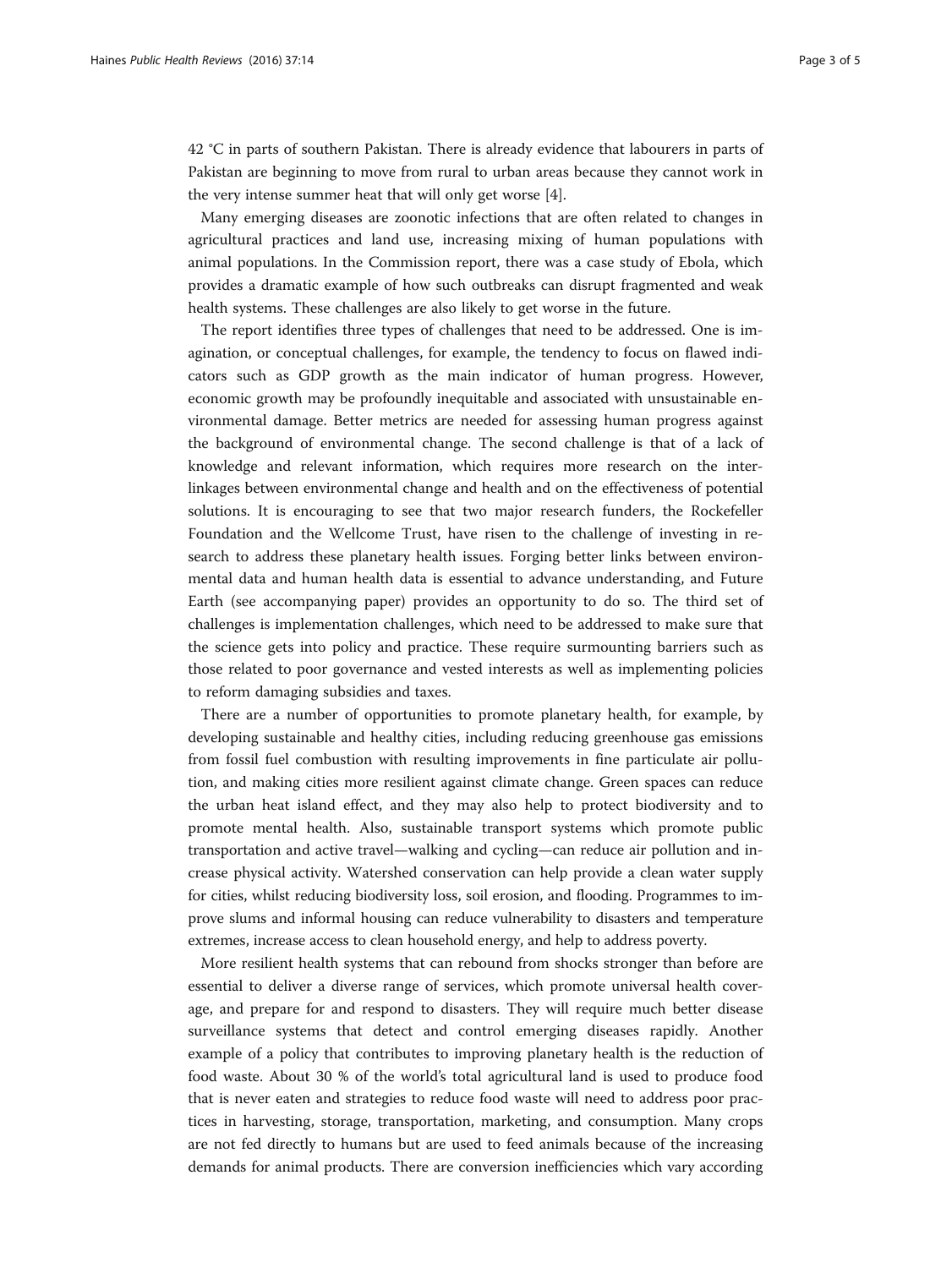to the type of animal product (being particularly high for beef), and also many animal products are associated with higher greenhouse gas emissions compared with vegetables, particularly from ruminants because they produce methane in their intestines. Increasing fruit and vegetable consumption and reducing animal product consumption in highconsuming populations hold the potential to reduce environmental impacts and improve health. This will be a crucial area for research and the disciplinary silos between health, agricultural, and environmental scientists must be overcome so they can work together.

Ecosystem strategies can help to increase disaster resilience, for example, preserving wetlands and mangroves can help protect coastal populations against tidal waves and sea-level rise, and coral reefs can provide a safe haven for many fish on which human populations depend. Around 90 % of the world's fisheries are currently fully exploited or overexploited, and over two billion people depend on fisheries for a significant proportion of their protein intake. Around 70 % of aquaculture depends on supplemental feeds, and there is widespread use of antibiotics and pesticides. More sustainable aquaculture is needed in order to take the pressure off natural fisheries. There is also increasing evidence that forest conservation can protect biodiversity and health as well as reducing greenhouse gas emissions. For example, 300,000 people a year die from air pollution caused by landscape fires, in part to clear forests and peatlands for commercial use. This is particularly striking in parts of Southeast Asia.

The Commission also showed that there are many subsidies in the food, agriculture, fisheries, and energy sectors that are driving humanity in the wrong direction. They are allowing us to exploit resources, which are in turn causing serious damage to the environment and human health. A recent International Monetary Fund report has shown, for example, that there are annual energy subsidies of around \$5 trillion. Some of them are direct but most of them are caused by the fact that we do not pay the full economic costs of air pollution and of climate change. Policies should be enacted to reverse damaging subsidies and also to reform tax systems to ensure that taxes reflect the damaging externalities of economic activities, for example, by implementing carbon taxes to reduce greenhouse gas emissions.

The Sustainable Development Goals (SDGs) will be a major driver of policies worldwide over the next 15 years. Planetary health can act as an integrating framework across the SDGs. Health is only reflected directly in goal 3, but many other goals address key determinants of health, for example, goal 1 on poverty, goal 2 on sustainable agriculture and nutrition, goal 6 on water and sanitation, goal 7 on access to clean energy, goal 11 on sustainable clean cities, and others on preserving biodiversity in terrestrial and marine ecosystems. The goals, targets, and indicators for the SDGs reflect many of the key dimensions of planetary health.

In conclusion, despite the many challenges, solutions lie within reach. They should be based on the redefinition of prosperity to focus away solely from the growth of GDP towards the enhancement of the quality of life and the delivery of improved health for all, together with respect for the integrity of natural systems.

#### Abbreviations

SDGs: Sustainable Development Goals

#### Acknowledgements

The author would like to acknowledge the work of the other members of the Rockefeller Foundation/Lancet Commission on Planetary Health, which included contributions from Sarah Whitmee, Chris Beyrer, Frederick Boltz,